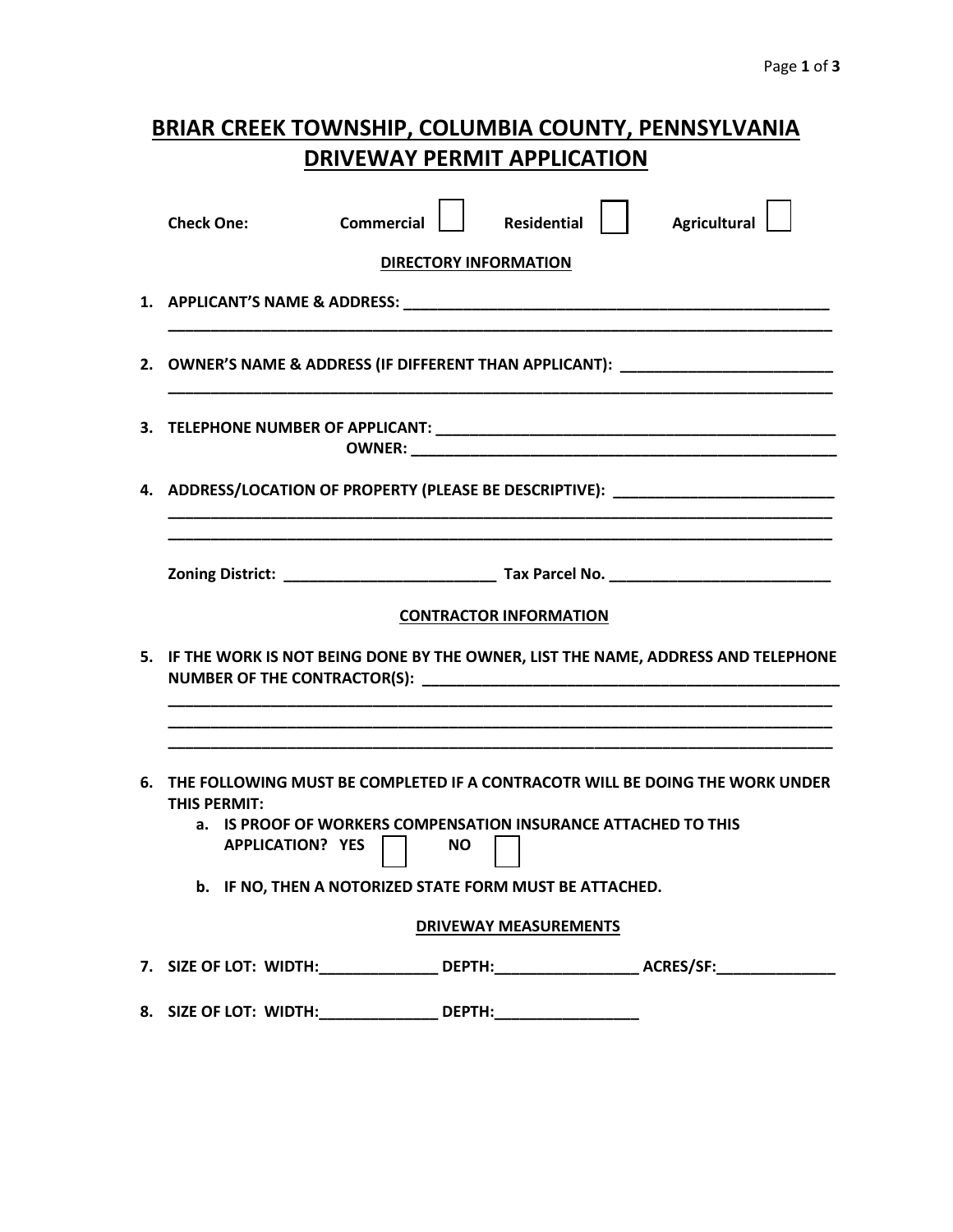## **OTHER CONSTRUCTION INFORMATION**

**9. PROJECT START DATE: \_\_\_\_\_\_\_\_\_\_\_\_\_\_\_\_\_ COMPLETION DATE: \_\_\_\_\_\_\_\_\_\_\_\_\_\_\_\_\_\_\_\_**

**10. TOTAL COST OF CONSTRUCTION: \$\_\_\_\_\_\_\_\_\_\_\_\_\_\_\_\_\_\_\_\_\_\_\_\_\_\_\_\_\_\_\_\_\_\_\_\_\_\_\_\_\_\_\_\_\_\_\_\_**

**THE INFORMATION WHICH I HAVE PROVIDED WITHIN THIS APPLICATION IS TRUE AND CORRECT. I HEREBY AGREE TO COMPLY WITH ALL BRIAR CREEK TOWNSHIP ORDINANCES AND THE LAWS OF THE COMMONWAELTH OF PENNSYLVANIA IN THE PERFORMANCE OF MY WORK WITHIN THE TOWNSHIP. I FURTHER AGREE TO NOTIFY THE ZONING OFFICER OF ANY CHANGES IN THE INFORMATION PROVIDED IN THIS APPLICATION.**

| SIGNATURE OF PROPERTY OWNER                                                       | <b>DATE</b> |
|-----------------------------------------------------------------------------------|-------------|
| <b>SIGNATURE OF APPLICANT</b>                                                     | <b>DATE</b> |
|                                                                                   |             |
| <b>TOWNSHIP USE ONLY</b>                                                          |             |
|                                                                                   |             |
|                                                                                   |             |
|                                                                                   |             |
|                                                                                   |             |
| FEE PAID: _____________                                                           |             |
| APPROVED                                                                          |             |
| DRIVEWAY PERMIT NUMBER: ___________________________________ (IF APPROVED)         |             |
| APPROVAL IS SUBJECT TO THE FOLLOWING CONDITIONS: _______________________________  |             |
| IF DENIED, THE REASON FOR DENIAL OF THE APPLICATION CITING SECTIONS OF THE ZONING |             |
|                                                                                   |             |
|                                                                                   |             |
| IF THE DRIVEWAY APPLICATION IS DENIED, ATTACH A COPY OF THE DENIAL LETTER.        |             |

**\_\_\_\_\_\_\_\_\_\_\_\_\_\_\_\_\_\_\_\_\_\_\_\_\_\_\_\_\_\_\_\_\_\_\_\_\_\_\_\_\_\_\_\_\_\_\_\_ BRIAR CREEK TOWNSHIP ZONING OFFICER**